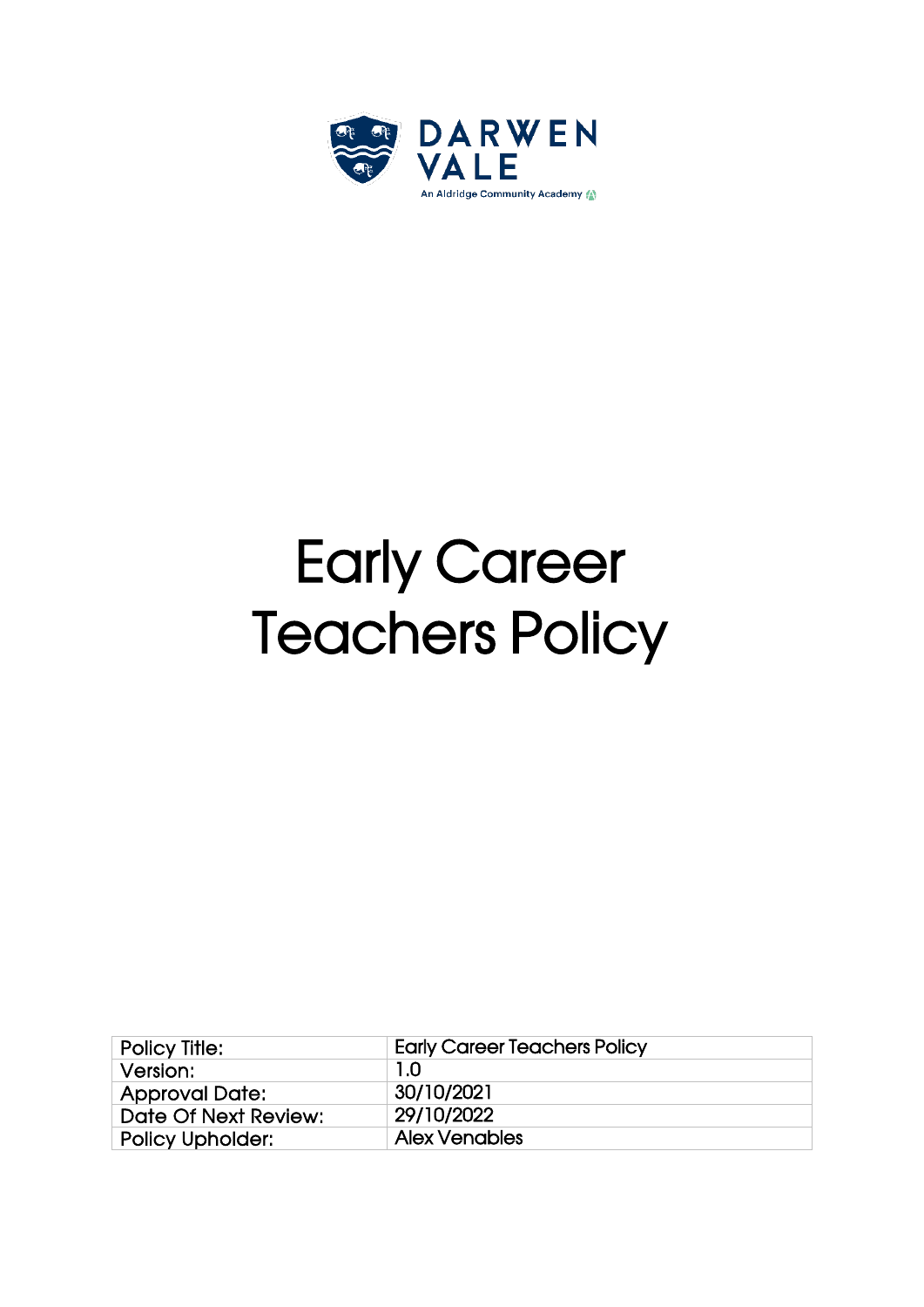

# **Policy for the professional development and Induction of Early Career Teachers (ECTs) at Darwen Vale High School**

# **Rationale**

The first two years of teaching after gaining qualified teacher status are not only very demanding but also of considerable significance in the professional development, and long-term success, of the new teacher. Our school's training and induction process ensures that the appropriate guidance, support, knowledge, expectations and observations are provided through a structured but flexible individual programme.

Our induction is designed to be the bridge between initial teacher training and a successful career in teaching. It combines a structured programme of development, support and professional dialogue, underpinned by the Early Career Framework (ECF), with monitoring and an assessment of performance against the Teachers' Standards.

This programme will enable an Early Career Teacher (ECT, formerly known as a Newly Qualified Teacher or NQT) to form a secure foundation upon which a successful teaching career, fulfilling their professional duties, can be built. It will also support them with the necessary training to ensure that they can demonstrate that their performance against the Teachers' Standards is satisfactory by the end of the twoyear induction period.

The induction offered by our school fulfils all requirements of The Early Career Framework. We have signed up for the full induction with Teach First as out Lead Provider and Aldridge Education as our main point of delivery.

## **Purposes**

Our school's induction process has been designed to make a significant contribution to both the professional and personal development of ECTs. The purposes of The Early Career Framework and induction include:

- to provide programmes appropriate to the individual needs of the ECTs;
- to provide appropriate guided reflection and support through the role of an identified mentor;
- to provide ECTs with examples of good practice;
- to help ECTs form good relationships with all members of the school community and stakeholders;
- to help ECTs become aware of the school's role in the local community;
- to encourage reflection on their own and observed practice;
- to provide opportunities to recognise and celebrate good practice;
- to provide opportunities to identify areas for development;
- to help ECTs to develop an overview of a teacher's roles and responsibilities;
- to provide a foundation for longer-term professional development;
- to help ECTs perform satisfactorily against the Teachers' Standards.

The whole staff will be kept informed of the school induction policy and encouraged to participate, wherever possible, in its implementation and development.

This policy reflects a structured whole school approach to teacher induction and recognises that the quality and commitment of the people who supervise the induction is a crucial factor in its continued success.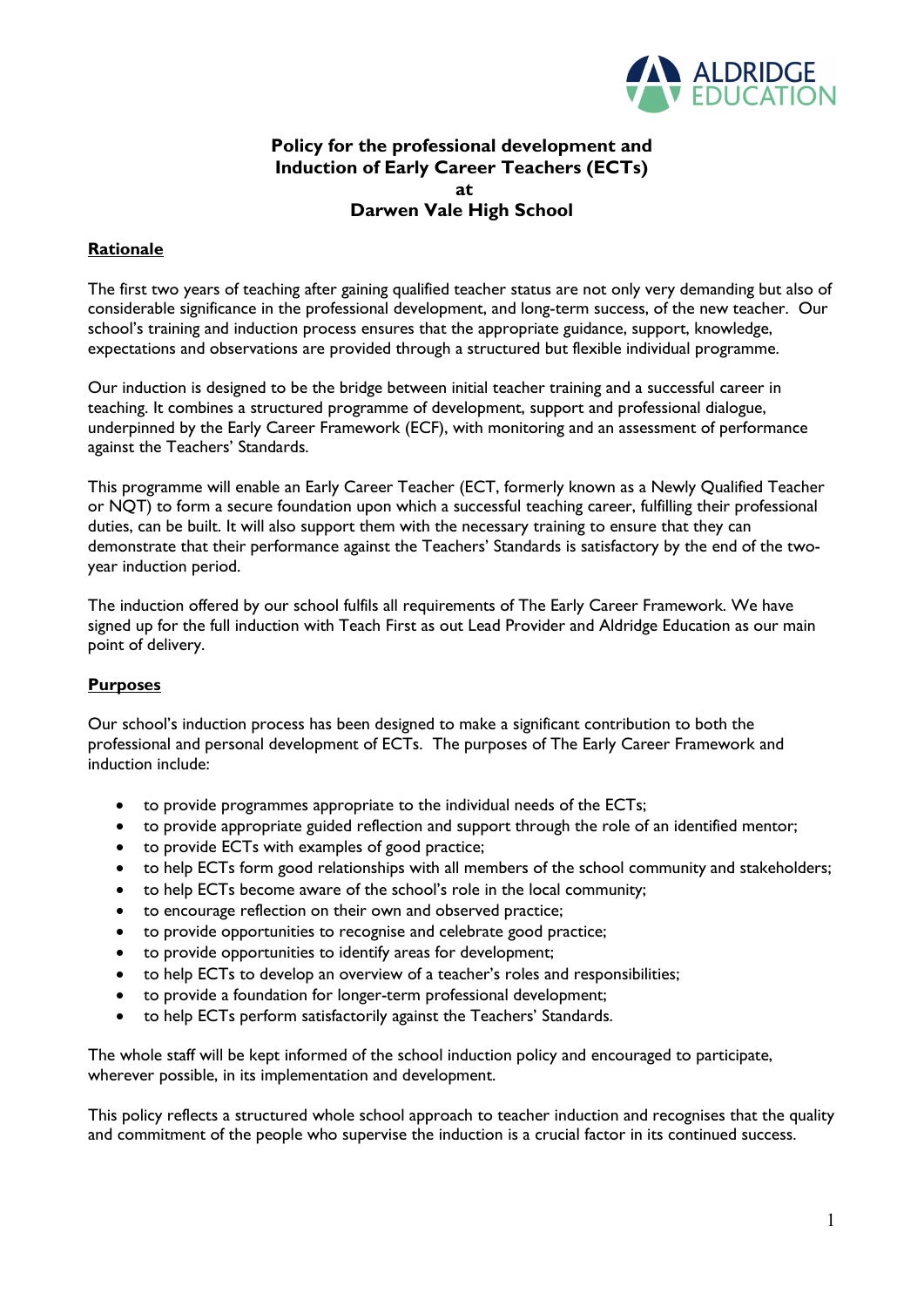

### **Roles and Responsibilities**

#### **The Governing Body**

The governing body will be fully aware of the contents of the DfE's Statutory guidance on induction for Early Career Teachers (England) which sets out the school's responsibility to provide the necessary monitoring, support and assessments for ECTs, grounded in the Early Career Framework. Careful consideration is given, prior to any decision to appoint an ECT, whether the school currently has the capacity to fulfil all its obligations. The governing body will be kept aware and up to date about induction arrangements and the results of formal assessment meetings.

The school's Early Career Framework/ Induction Lead (ECF Lead) is Victoria Sterland.

#### **The Headteacher**

The principal at Darwen Vale plays a significant and leading role in the process of inducting new colleagues to the profession. While responsibility for the implementation of the Induction Programme and the Early Career Framework has been delegated to the school's ECF/ Induction Lead, the principal will also ensure they have the appropriate knowledge of how ECTs are performing in relation to the Teachers' Standards. Statutory responsibilities are:

- ensuring an appropriate induction programme is set up;
- recommending to the Appropriate Body whether or not an ECT has performed satisfactorily against the Teachers' Standards for the completion of induction.

While the principal may not delegate these responsibilities, many of the associated tasks will be carried out by the ECF Lead, an Induction Tutor or other suitably experienced colleagues. In addition to the statutory requirements the principal will:

- observe and give written warnings to an ECT at risk of failing to perform satisfactorily against the Teachers' Standards whilst informing the Appropriate Body immediately;
- **EXECT** keep the governing body aware and up to date about induction arrangements and the results of formal assessment meetings.

## **Early Career Framework/ Induction Lead**

The main requirement for the ECF/ Induction Lead is to be responsible for the overall management of initiating ECTs into the teaching profession and into our school's systems and structures. It entails not only a coordination role but also keeping records of activities and monitoring the quality assurance of provision. It embraces various tasks, such as organising the ECT's access to the activities available through the Early Career Framework, enhancing this with any school level training, and providing support and guidance to ensure the rigorous but fair assessment of ECT performance.

#### **ECT Induction Tutor**

The principal will identify a person to act as the ECT's induction tutor, to provide regular monitoring and support, and coordination of assessment. The induction tutor is expected to hold QTS and have the necessary skills and knowledge to work successfully in this role and be able to assess the ECT's progress against the Teachers' Standards. The induction tutor will make rigorous and fair judgements about the ECT's progress in relation to the Teachers' Standards. They will ensure they recognise when early action is needed in the case of an ECT who is experiencing difficulties. The induction tutor is a separate role to that of mentor. There will be two formal assessment points, one midway through induction, and one at the end of the induction period. These will be supported by regular progress reviews to monitor progress, to take place in each term where a formal assessment is not scheduled.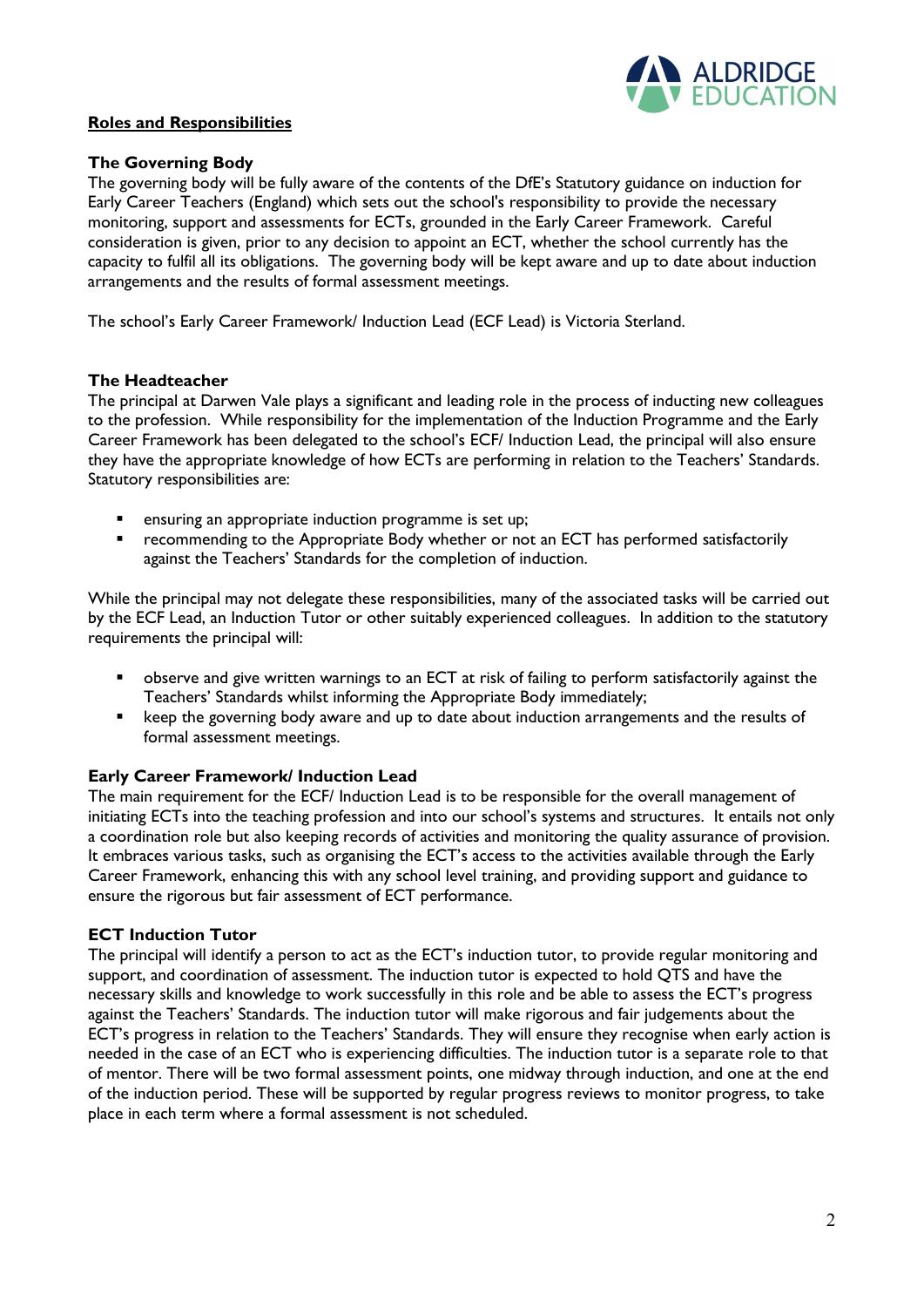

# **ECT Mentor**

The principal will identify a person to act as the ECT's mentor, to provide regular mentoring. The mentor is expected to hold QTS and have the necessary skills and knowledge to work successfully in this role. Mentors will meet with their ECT once a week and regularly observe them, offering structured feedback in the form of instructional coaching. They will also attend developmental training in order to enhance their skills in this role.

# **Entitlement**

**The Early Career Teacher** should be proactive in their own career development. However, our induction programme ensures that new teachers are provided with support and monitoring to help them fulfil their professional duties and meet the requirements for satisfactory completion of induction. It builds on their knowledge, skills and achievements in relation to standards for the award for qualified teacher status (QTS). The key aspects of the induction programme for ECTs at Darwen Vale High School are as follows:

- Access to the Aldridge Education Early Career Framework offer, including:
	- o a 6-hour face-to-face launch conference
	- o two 80-minute group seminars a half term
	- o access to 4.5 hours' worth of high-quality asynchronous materials a half term, hosted on Teach First's online platform BrightSpace. These are interactive, practical and form the basis of weekly mentor sessions.
- Structured visits will be made to the school, prior to taking up appointment, with time to discuss the Early Career Framework, developments needed and how they will be assisted in making these.
- Support from an ECF/ Induction Lead in school responsible for overall coordination of the ECT's experience in their two-year induction period.
- Help and guidance from an induction tutor who is adequately prepared for the role and will coordinate the formal assessments against the Teacher Standards.
- Weekly meetings and access to instructional coaching provided by the ECT mentor.
- Regular meetings with senior managers, subject coordinators and other key staff where appropriate.
- Time and regular opportunities to meet with other ECTs and teachers who have recently completed their induction programme.
- Observe experienced colleagues teaching.
- A reduction of 10% of the average teacher's workload. This time is used for participating in the school's induction programme and is in addition to the statutory 10% non-contact time already allocated to teachers.
- Have teaching observed by experience colleagues on a regular basis.
- To receive prompt written as well as oral feedback on the teaching observed and to receive advice with regard to development and target setting as appropriate.
- Opportunities for further professional development based on agreed targets.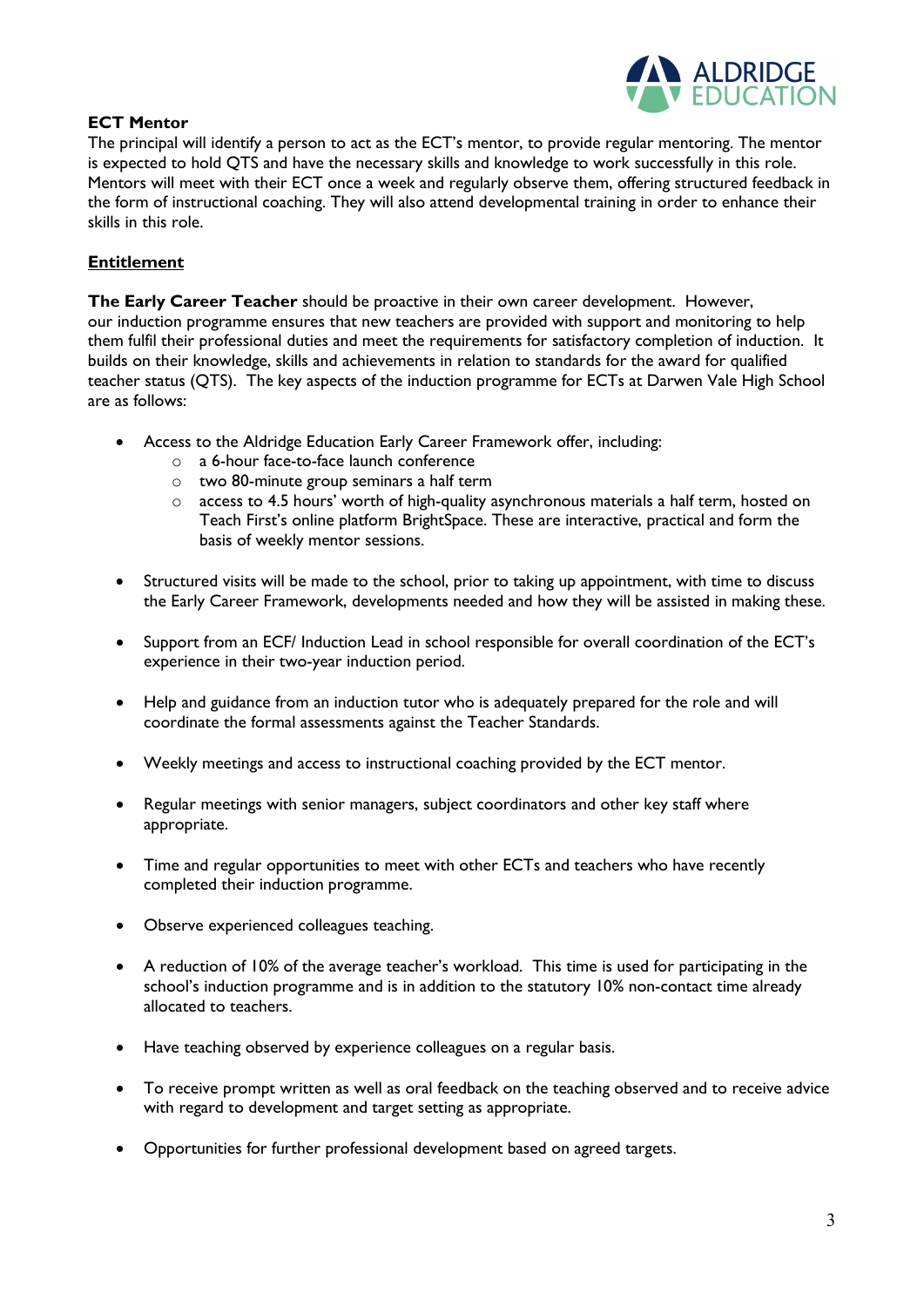

**ECT mentors** are also entitled to development to ensure their support for their ECTs is high-quality.

- Access to the Aldridge Education Early Career Framework offer for ECT mentors, including:
	- o a 6-hour face-to-face launch conference
	- o one 60-minute group seminar a half term
	- o access to 1.5 hours' worth of high-quality asynchronous materials a half term, hosted on Teach First's online platform BrightSpace

#### **Lesson observation, reviewing and target setting**

These will be followed and completed in accordance with the DfE's guidelines on ECT induction. An ECT's teaching will be observed at regular intervals throughout their induction period to facilitate a fair and effective assessment of the ECT's teaching practice, conduct and efficiency against the Teachers' Standards. Formal observations of the ECT will be undertaken by the induction tutor or another suitable person from inside or outside the institution. Regular drop-ins, to inform coaching feedback, will be conducted by the ECT mentor.

## **Assessment and Quality Assurance**

The assessment of ECTs will be rigorous but also objective:

- **The criteria used for formal assessments will be shared and agreed in advance.**
- Formative assessment (e.g. lesson observation, target setting, pupil progress) and summative assessment (termly induction reports) will be used as directed by Teach First, Aldridge Education and our designated Appropriate Body.
- Responsibility for assessment will involve all teachers who have a part in the ECT's development in order to gain a reliable overall view.
- Opportunities will be created for ECTs to gain experience and expertise in self-evaluation.
- **The ECF/ Induction Lead will ensure that assessment procedures are consistently applied by the** Induction Tutors.
- **•** Copies of any records will be passed to the ECT concerned.
- Assessment reports will give details of:
	- o areas of strength
	- o areas requiring development
	- o evidence used to inform judgement,
	- o targets for coming term (i.e. 'smart' targets)
	- o support to be provided by the school

(All of the above will be clearly referenced to the Teachers' Standards)

#### **At risk procedures**

If any ECT encounters difficulties in their performance against the Teachers' Standards, the following procedures will be put into place.